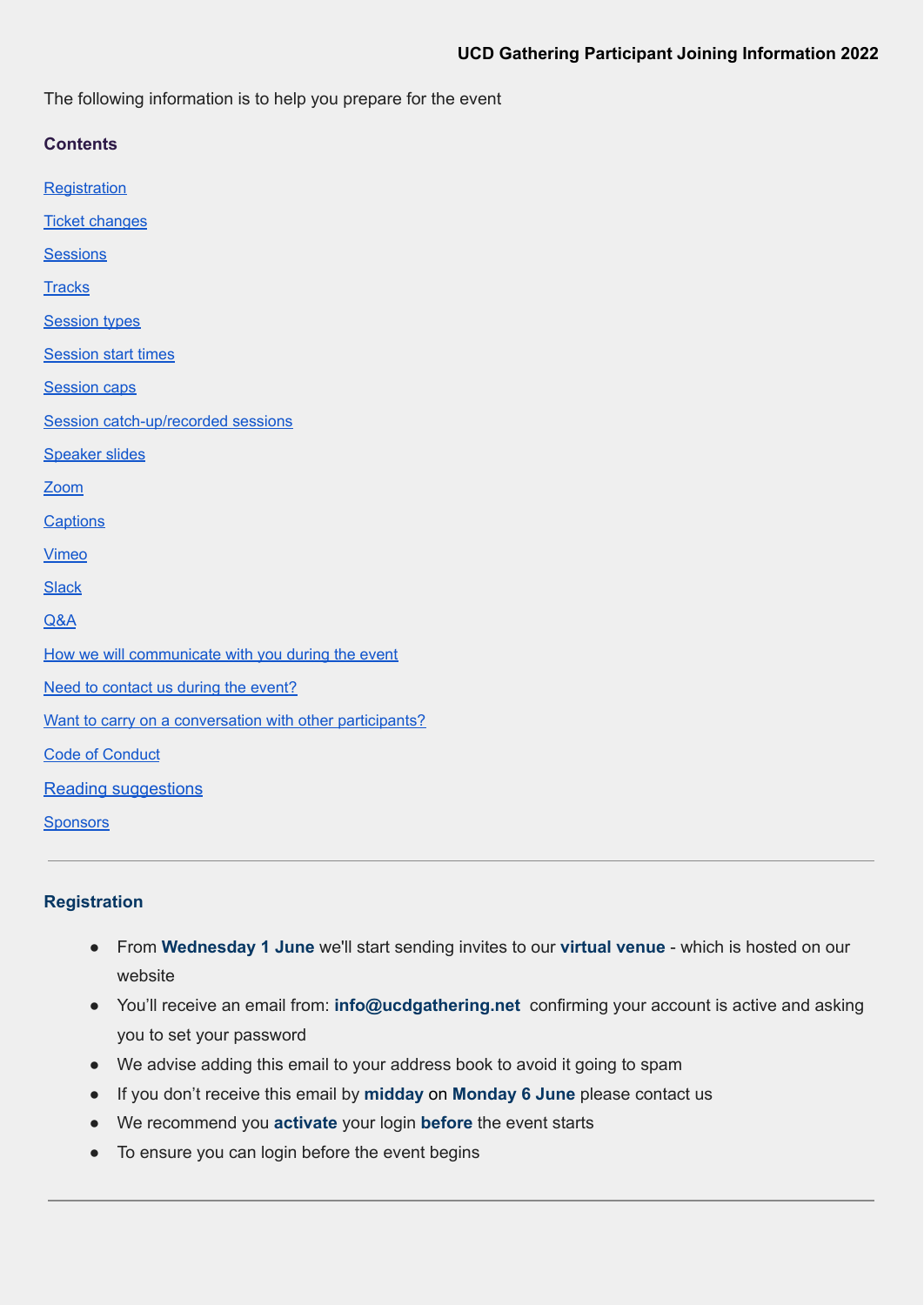# <span id="page-1-0"></span>**Ticket changes**

- You need to be **registered via EventBrite** to attend the live event
- If you booked a **one day ticket,** you'll have access to the venue on both days but **will not be able** to see any of the live or recorded content from the day your ticket doesn't cover
- If you received this email, but have swapped your ticket with someone else, you need to:
	- update their details in **"manage my booking"**
	- and inform us to ensure they get an invite: [allison@software-acumen.com](mailto:allison@software-acumen.com)

### <span id="page-1-1"></span>**Sessions**

To find sessions:

- Login to the virtual venue
- A menu item will soon be added to the far right of the website menu bar **"Live Event"**
- Navigate to: **"Map"** then **"auditorium"**
	- you'll see all upcoming sessions in a list
	- live sessions will show **"join zoom"**

# <span id="page-1-2"></span>**Tracks**

- Programme tracks run left to right as you look at the programme page
- First session on the left is **Track 1**, next **Track 2, Track 3** etc.

| 11:15<br>11:20<br>11:25<br>11:30<br>11:35<br>11:40<br>11:45<br>11:50<br>11:55<br>12:00 | <b>CASE STUDY</b><br>Creating safe spaces to research youth mental<br>health needs<br>45 MINUTES<br><b>Bassam Jabry</b><br>Chemistry Team<br>John Chan<br>Chemistry Team | TALK<br>When do inclusive language guidelines become<br>exclusive?<br>45 MINUTES<br>Laura Smith<br>Unboxed | <b>WORKSHOP</b><br><b>Running inclusive workshops</b><br>120 MINUTES<br><b>Flaminia Del Conte</b><br>Sage |
|----------------------------------------------------------------------------------------|--------------------------------------------------------------------------------------------------------------------------------------------------------------------------|------------------------------------------------------------------------------------------------------------|-----------------------------------------------------------------------------------------------------------|
|                                                                                        |                                                                                                                                                                          | $\overline{2}$                                                                                             | 3                                                                                                         |

# <span id="page-1-3"></span>**Session types**

- **Live:** will be live-streamed on the day (via Zoom)
- **Pre-recorded:** will be delivered live on zoom but include the pre-recorded content

### <span id="page-1-4"></span>**Session start times**

- Our programme runs in **London timezone (BST)**
- It won't detect your timezone, ensure you've calculated the difference when planning your day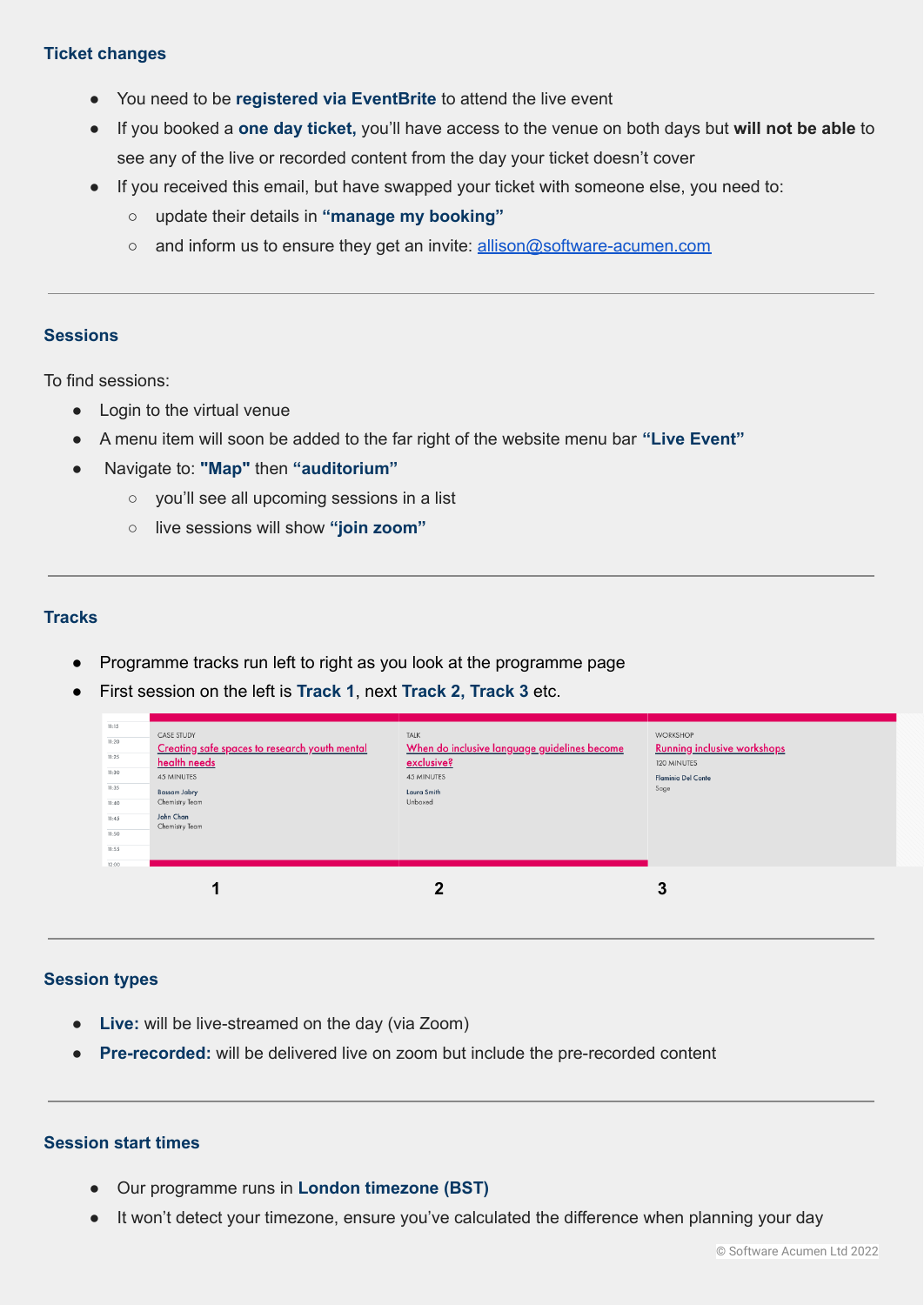- You can join a session link up to **5 minutes** before the programme start time
	- **Zoom webinar:** you'll be admitted straight into the webinar from the 5 minute mark
	- **Zoom meeting:** you'll join a waiting room and be let into the room at the 5 minute mark
- If the "Join Zoom" link does not take you to a session check the start time

## <span id="page-2-0"></span>**Session caps**

- A small number of sessions may need to cap numbers, due to the nature of the session
- If we're aware of this ahead of the event, then it'll be noted in the session description
- Participants will be admitted on a first come, first served basis, we **don't take bookings** for sessions
- If we reach the cap before you're admitted then you'll need to choose another session
- Please don't join the waiting room unless you are present and available to attend the session

### <span id="page-2-1"></span>**Session catch-up/recorded sessions**

- Go to **live event - map - auditorium - session catch-up**
- If a session was permitted to be recorded, (see bottom of the session details in the [programme](https://www.ucdgathering.net/programme) *under "this session will be"*
- We'll be working to do this as fast as possible, it may take up to 1 day
- Sessions will be available on catch-up, for ticket holders, for **the next 30 days**

### <span id="page-2-2"></span>**Speaker slides**

- There's a channel in slack where speakers can provide (# slides)
- We'll also add them to the session catchup page at the end of each day as a **resource** under the video

### <span id="page-2-3"></span>**Zoom**

- We use Zoom to host the live content
- We recommend you **[download](https://zoom.us/download) the Zoom client** before the event to ensure you get full interactivity
- If you have the client ensure you have **the latest version installed**
- *NB: if you're using a* **ChromeBook** *you may want to read this [article](https://blog.zoom.us/how-to-use-zoom-on-a-chromebook/)*

# <span id="page-2-4"></span>**Captions**

- Some speakers may have their presentation captions turned on automatically for everyone to see
- Alternatively we'll enable live captions in Zoom, to see these click on the **CC** button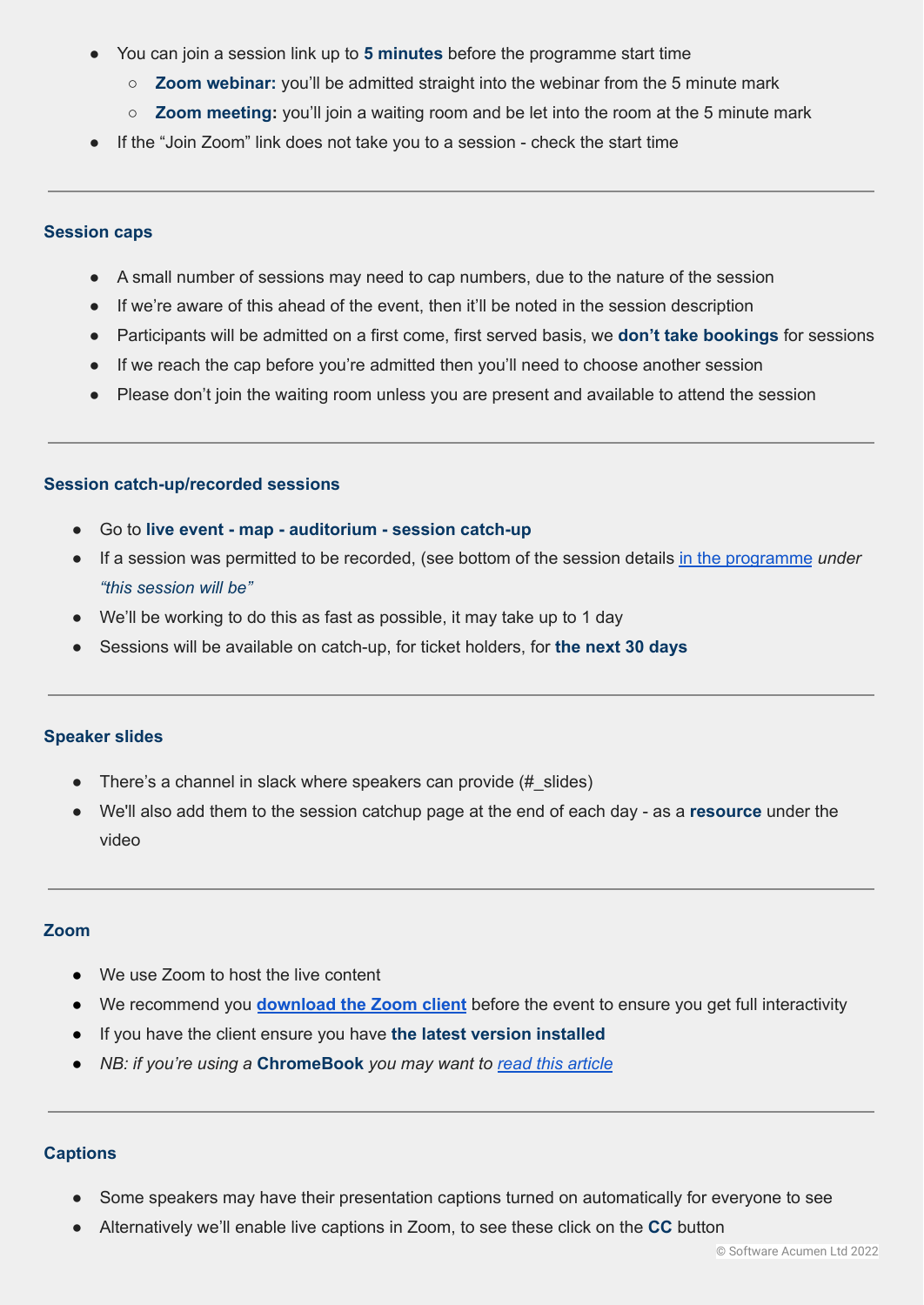- You can change your view settings for the captions after you have turned them on
- At this time, we do not have a resolution for providing captions in breakout rooms

### <span id="page-3-0"></span>**Vimeo**

● All recorded sessions for the conference are hosted on Vimeo

### <span id="page-3-1"></span>**Slack**

- The event slack team is open and running,
- If you've not received your invite, or need it sent to a different email address you can join [directly](https://join.slack.com/t/ucdgathering/shared_invite/zt-rn3s1hie-SEcrprChVLm_iDyL~iq_zg) here
- **Available channels to check out:**
	- #\_eventinfo -we'll post updates and important information here, you can't post in this channel
	- #\_hello introduce yourself
	- # slides speaker slides will be posted here
	- #crafty-corner want to share something you're working on? Knitting during the conference?
	- #introduce\_your\_pet fancy a distraction? Share and meet the community pets!
	- #on location we'd love to see pictures from where you are
	- #reflections reflections & takeaways on the conference. A space to share and connect
	- #share-your-work if you have some work to share or discuss
	- $\circ$  #skills exchange if you've a job/opportunity to promote or you're looking for new opportunities
	- #track(1-4)session-chat post questions/comments for speakers immediately after their session

# <span id="page-3-2"></span>**Q&A**

- **● Questions must be concise, relevant and a question**
- We ask speakers to let participants know at the start of their session how they prefer to take questions
- We ask you to understand that, as a speaker, they're putting themselves in a vulnerable position
- We want them to feel safe and able to put their energy into their delivery without unwarranted distraction

# <span id="page-3-3"></span>**How we will communicate with you during the event**

- on Slack via the **#\_eventinfo**
- At the top of the venue map, you'll see **"status updates"**
	- we'll use this to notify you if anything has changed that you need to be aware of
	- primarily for anyone who may not be able to access slack